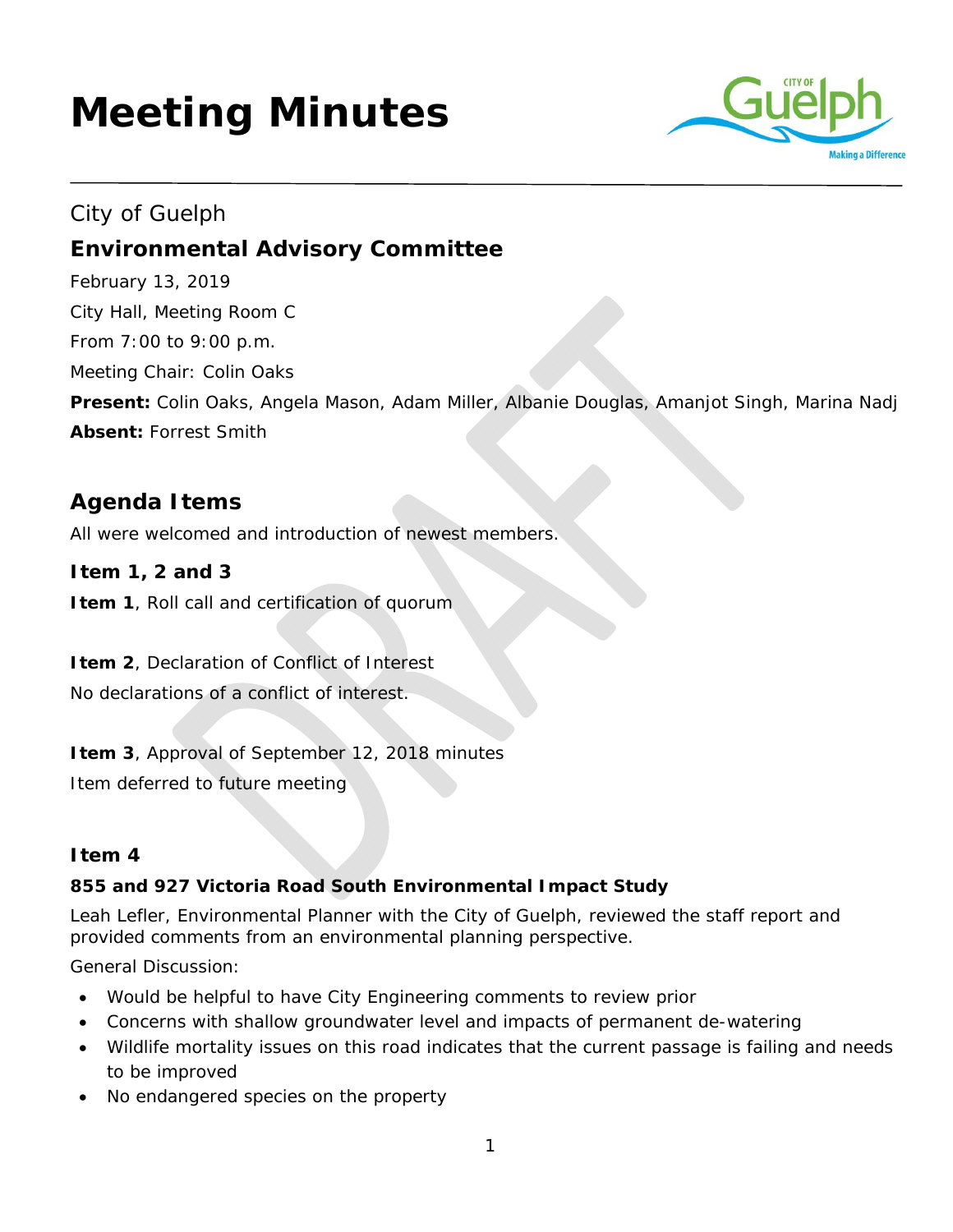- Concerns with increase in run-off and lack of post-development infiltration strategy
- Clarification around justification for LIDs not necessary
- Discussion around the potential impacts from run-off on tributary
- Discussion around the grade and existing fill that will be put back
- Consultants indicated that further details will be determined during the detailed design phase
- Concerns around preservation of the planned naturalized amenity spaces

#### **Delegation: Laura Murr**

- Concerns around the fill already dumped within the buffer
- Should restore 30m buffer to wetland
- Concerns with off-leash dogs and introduction of non-native, invasive species
- Opportunity for restoration of creek
- No mention of the 2017 risk assessment for source protection
- Concerns around the water table
- City needs to begin considering the cumulative impacts of development
- Wildlife tunnels are inadequate
- Concerns around bathtub effect this development will cause

Moved by: Adam Miller Seconded by: Amanjot Singh **Carried – unanimous** 

#### **THAT the Environmental Advisory Committee conditionally support the EIS for 855 and 927 Victoria Road South, prepared by Stantec dated June 15, 2018, subject to the preparation of an EIS addendum that:**

- provides a revised concept plan that is consistent with natural heritage system policies of the Official Plan (i.e., limits to development established by natural heritage system policies);
- provides a revised concept plan that includes the required trail alignment;
- provides an updated water balance to demonstrate how the infiltration deficit identified for the subject lands is accommodated for in the design of the stormwater management pond 1, located to the west of the subject lands, within the Kortright Subdivision;
- provides an updated stormwater management approach and water balance to address the 245% increase in runoff;
- provides an impact assessment of the required trail alignment;
- provides an impact assessment of the proposed development on the hydrology of the adjacent wetland;
- provides an impact assessment of the proposed stormwater outlet to the tributary of Torrance Creek, and downstream wetlands;